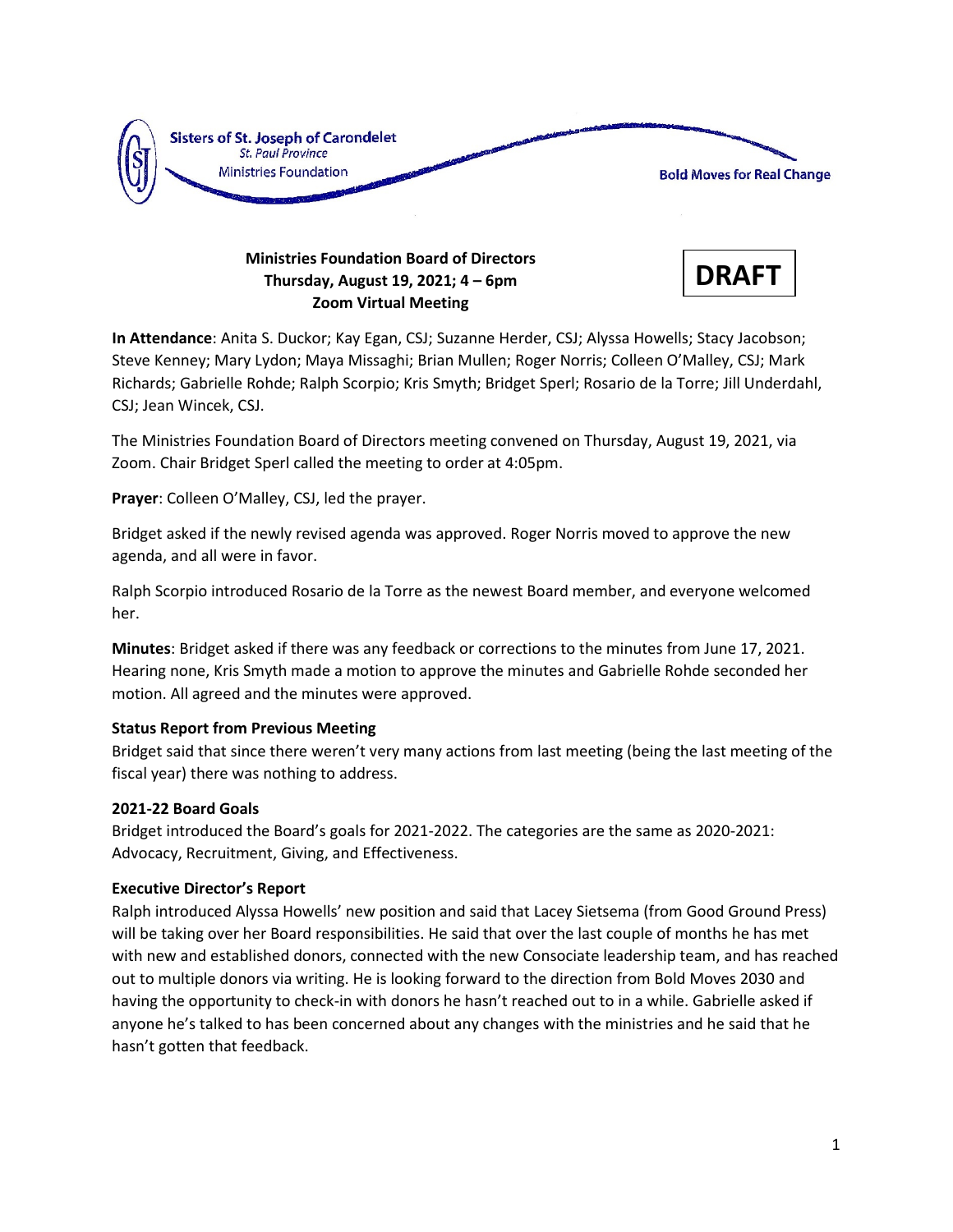## **Province Report**

- Bold Moves 2030 (BM 2030): Suzanne Herder, CSJ, gave a brief update about and introduction to BM 2030. She shared that Model Two (Ministries Foundation (MF) expands its current 501c3 and the ministries currently under Province leadership will join the MF) will be introduced this upcoming Saturday to the Sisters and they will have until the Sister Assembly in October to think about it. The October Sister Assembly will ask the Sisters to vote on accepting Model Two. Suzanne read the BM 2030 proposal to the Board. Mary asked about the details of expanding the 501c3 and Suzanne said that nothing has been decided yet, this is the first step of making changes and much will still need to be decided. She explained the 'BOLD' part of this is that the Sisters are trusting the "new" restructured organization to take care of the ministries and it will allow for the opportunity to be more flexible, creative, and to make quicker decisions. Bridget added that this was all started with wanting to serve more people and make a bigger impact. Jean Wincek, CSJ, added that this work will require professional help to make sure the changes we make are legal and will be effective. This work will continue the larger 'We': Sisters, Consociates, St. Joseph Workers, etc.
- M Health Fairview/St. Joseph Hospital: Ralph gave a brief history of what's happened since M Health Fairview (MHF) bought St. Joseph's Hospital as a new "Health and Wellness Hub." The MF has been in conversation with them since the beginning and it has been a long/bumpy road. Recently Ralph connected MHF with St. Catherine University (SCU) and it was an exciting meeting because SCU is very interested in joining the proposed project. He added that at this point St. Mary's Health Clinics isn't in a place to join the hub (doesn't get federal funding, etc.) but it would be interested in joining the hub in the future. Ralph said that Marian Diaz, director of Wisdom Ways, is meeting with MHF next week to see if it can be involved.

#### **Committee Actions**

- Governance Committee: Anita Duckor said that the Governance Committee is still working to diversify the Board and is looking for people with different skill sets to fill-in what the Board is missing (i.e., experience, executive level, finance, fund development, etc.). She asked the Board to fill out the form at the end of the plan to help create a list of what skills would be most helpful. Maya Missaghi asked how the Committee investigates new people and Anita said that they ask the proposed person how they know the MF and Sisters, they research their online presence, etc.
	- o *MF Strategic Inclusive Framework & Equity Strategic Action Plans*: Anita gave a brief update about the Racial Inclusivity Working Group and what it's doing for the Community. She asked the Board and MF to consider having its own equity statement and action plan on the website and if it's a worthwhile endeavor for the Board to work on. Anita said that this is a good idea to make public because it's hard to claim we're doing the work but not have it for people to read. She recommended this work starting as a subcommittee before coming to the Board for discussion. Kris Smyth volunteered to be on the subcommittee with Gabrielle and Maya. Colleen moved to start the subcommittee, and all were in favor.

#### **Committee Reports**

There were no reports and each chair introduced themselves and gave a summary of their committees.